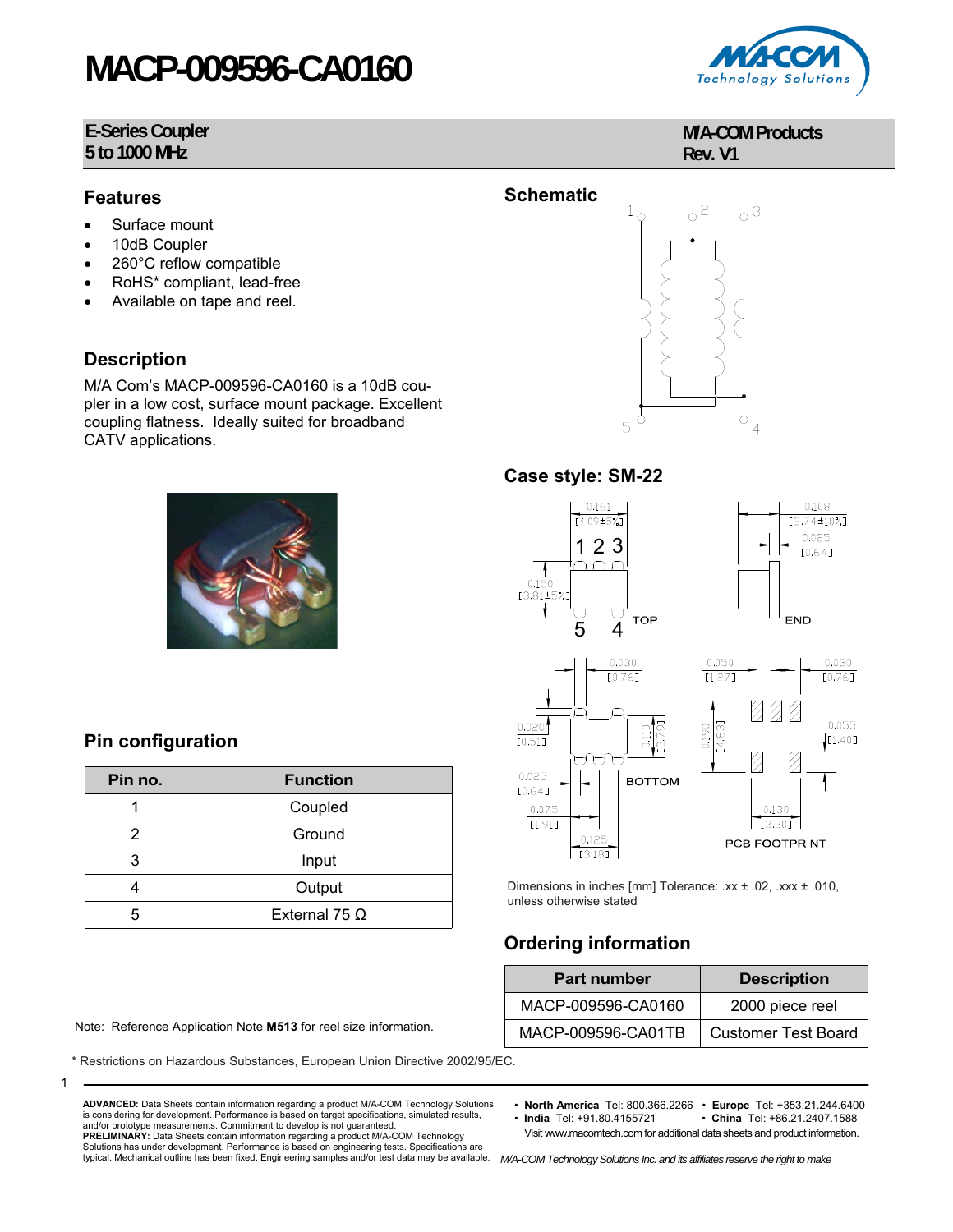# **MACP-009596-CA0160**



**E-Series Coupler 5 to 1000 MHz** 

## **Electrical Specifications:**  $T_A = 25^\circ$ C, 0dBm,  $Z_0 = 75Ω$ ,  $P_{in} = 0d$ Bm

| <b>Parameter</b>            | <b>Test Conditions</b>                         | <b>Units</b>   | Min            | <b>Typ</b>        | <b>Max</b>        |
|-----------------------------|------------------------------------------------|----------------|----------------|-------------------|-------------------|
| Coupling                    | 5 - 1000 MHz                                   | dB             |                | 10                | ±0.5              |
| Main Line Loss              | 5 - 50 MHz<br>50 - 500 MHz<br>500 - 1000 MHz   | dB<br>dB<br>dB |                | 1.1<br>1.3<br>1.4 | 1.4<br>1.5<br>1.7 |
| <b>Directivity</b>          | $5 - 50$ MHz<br>50 - 600 MHz<br>600 - 1000 MHz | dB<br>dB<br>dB | 20<br>16<br>14 | 22<br>20<br>18    |                   |
| Input Return Loss           | 5 - 1000 MHz                                   | dB             | 12             | 18                |                   |
| Output Return Loss          | 5 - 1000 MHz                                   | dB             | 12             | 23                |                   |
| <b>Coupling Return Loss</b> | 5 - 1000 MHz                                   | dB             | 12             | 16                |                   |

### **Absolute Maximum Ratings 1,2**

| <b>Parameter</b>             | Absolute maximum                   |  |  |
|------------------------------|------------------------------------|--|--|
| RF power                     | 250 <sub>m</sub> W                 |  |  |
| DC current                   | 30 <sub>m</sub> A                  |  |  |
| <b>Operating Temperature</b> | $-20^{\circ}$ C to $+80^{\circ}$ C |  |  |
| <b>Storage Temperature</b>   | $-20^{\circ}$ C to $+80^{\circ}$ C |  |  |

1. Exceeding any one or combination of these limits may cause permanent damage to this device.

2. M/A-COM does not recommend sustained operation near these survivability limits.

2

**ADVANCED:** Data Sheets contain information regarding a product M/A-COM Technology Solutions is considering for development. Performance is based on target specifications, simulated results, and/or prototype measurements. Commitment to develop is not guaranteed. **PRELIMINARY:** Data Sheets contain information regarding a product M/A-COM Technology<br>Solutions has under development. Performance is based on engineering tests. Specifications are<br>typical. Mechanical outline has been fixe

• **North America** Tel: 800.366.2266 • **Europe** Tel: +353.21.244.6400

 $\cdot$  **China** Tel: +86.21.2407.1588 Visit www.macomtech.com for additional data sheets and product information.

*M/A-COM Technology Solutions Inc. and its affiliates reserve the right to make*